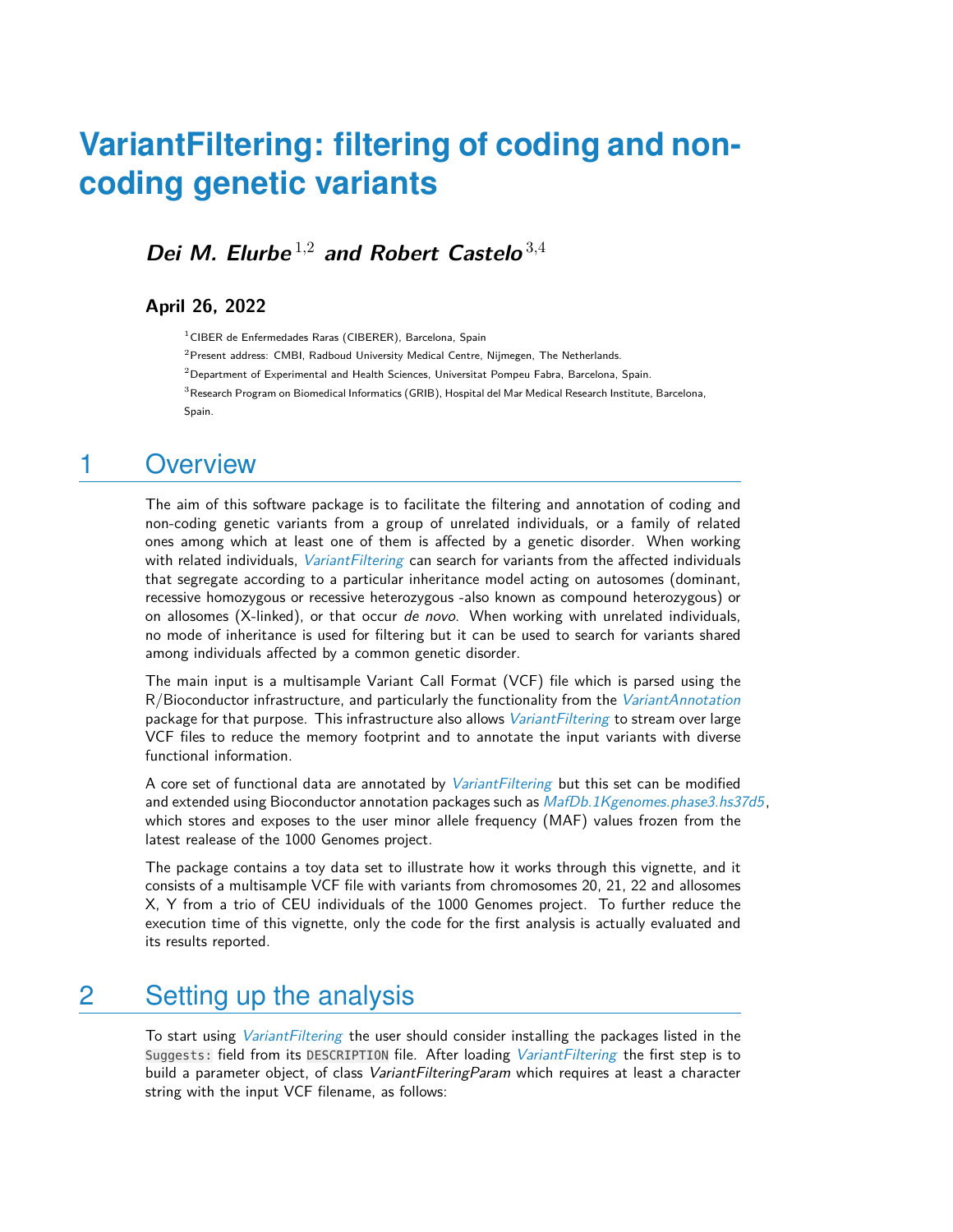```
> library(VariantFiltering)
> CEUvcf <- file.path(system.file("extdata", package="VariantFiltering"),
                      "CEUtrio.vcf.bgz")
> vfpar <- VariantFilteringParam(CEUvcf)
> class(vfpar)
[1] "VariantFilteringParam"
attr(,"package")
[1] "VariantFiltering"
> vfpar
VariantFiltering parameter object
  VCF file(s): CEUtrio.vcf.bgz
  Genome version(s): hg19(NCBI)
  Number of individuals: 3 (NA12878, NA12891, NA12892)
  Genome-centric annotation package: BSgenome.Hsapiens.1000genomes.hs37d5 (1000genomes hs37d5)
  Variant-centric annotation package: SNPlocs.Hsapiens.dbSNP144.GRCh37 (dbSNP dbSNP Human BUILD 144)
  Transcript-centric annotation package: TxDb.Hsapiens.UCSC.hg19.knownGene
  Gene-centric annotation package: org.Hs.eg.db
  Radical/Conservative AA changes: AA_chemical_properties_HanadaGojoboriLi2006.tsv
  Codon usage table: humanCodonUsage.txt
  Regions to annotate: CodingVariants, IntronVariants, FiveSpliceSiteVariants, ThreeSpliceSiteVariants, Promo
  Other annotation pkg/obj: MafDb.1Kgenomes.phase1.hs37d5,
                            PolyPhen.Hsapiens.dbSNP131,
                            SIFT.Hsapiens.dbSNP137,
                            phastCons100way.UCSC.hg19,
                            humanGenesPhylostrata
  All transcripts: FALSE
```
The display of the VariantFilteringParam object indicates a number of default values which can be overriden when calling the construction function. To quickly see all the available arguments and their default values we should type:

```
> args(VariantFilteringParam)
```

```
function (vcfFilename, pedFilename = NA_character_, bsgenome = "BSgenome.Hsapiens.1000genomes.hs37d5",
   orgdb = "org.Hs.eg.db", txdb = "TxDb.Hsapiens.UCSC.hg19.knownGene",
   snpdb = "SNPlocs.Hsapiens.dbSNP144.GRCh37", weightMatricesFilenames = NA,
   weightMatricesLocations = rep(list(variantLocations()), length(weightMatricesFilenames)),
   weightMatricesStrictLocations = rep(list(FALSE), length(weightMatricesFilenames)),
   radicalAAchangeFilename = file.path(system.file("extdata",
       package = "VariantFiltering"), "AA_chemical_properties_HanadaGojoboriLi2006.tsv"),
   codonusageFilename = file.path(system.file("extdata", package = "VariantFiltering"),
        "humanCodonUsage.txt"), geneticCode = getGeneticCode("SGC0"),
   allTranscripts = FALSE, regionAnnotations = list(CodingVariants(),
       IntronVariants(), FiveSpliceSiteVariants(), ThreeSpliceSiteVariants(),
       PromoterVariants(), FiveUTRVariants(), ThreeUTRVariants()),
   intergenic = FALSE, otherAnnotations = c("MafDb.1Kgenomes.phase1.hs37d5""PolyPhen.Hsapiens.dbSNP131", "SIFT.Hsapiens.dbSNP137",
       "phastCons100way.UCSC.hg19", "humanGenesPhylostrata"),
   geneKeytype = NA_character_, yieldSize = NA_integer_)
```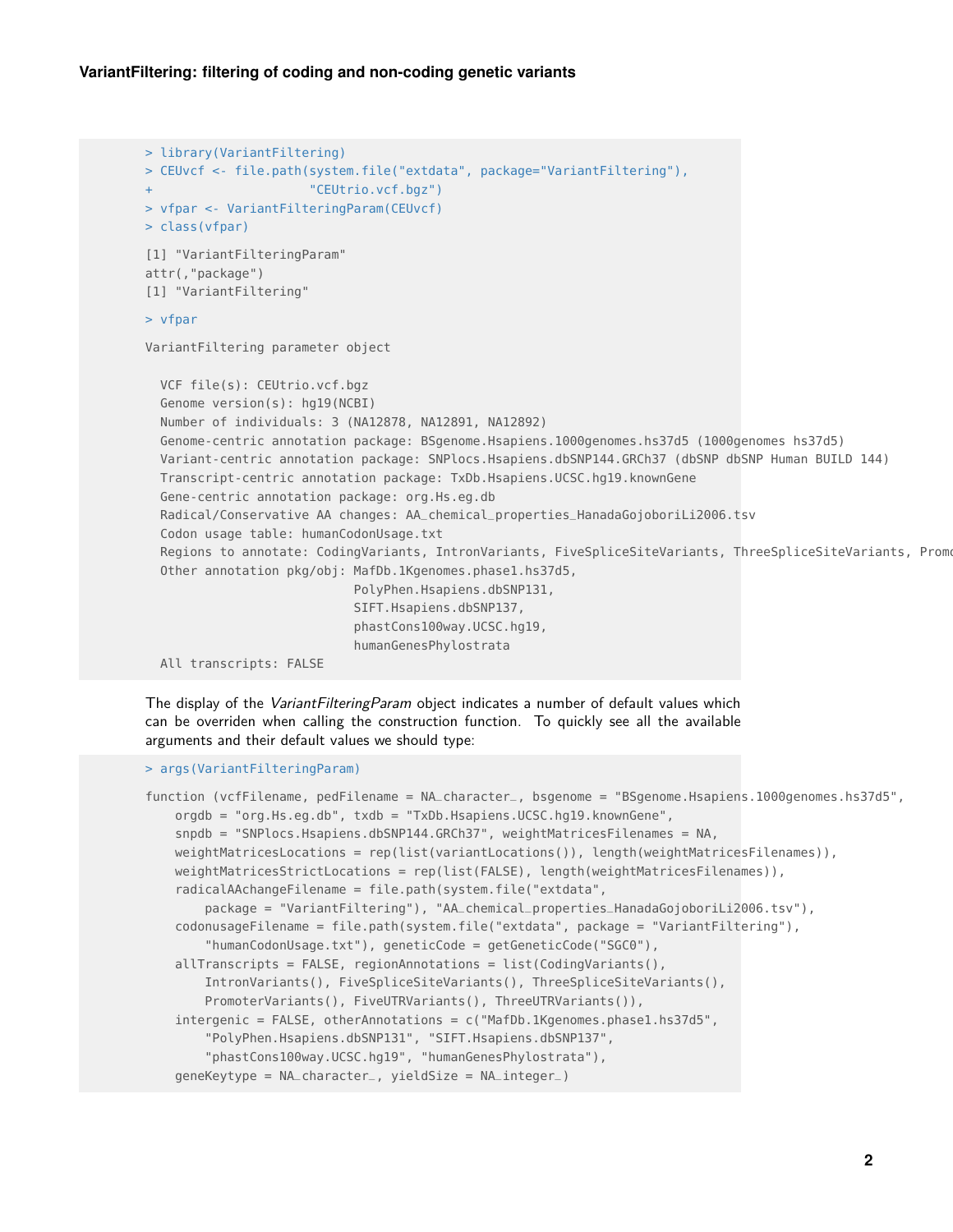#### NULL

The manual page of VariantFilteringParam contains more information about these arguments and their default values.

### 3 Annotating variants

After setting up the parameters object, the next step is to annotate variants. This can be done using upfront an inheritance model that will substantially filter and reduce the number of variants and annotations or, as we illustrate here below, calling the function unrelatedIn dividuals() that just annotates the variants without filtering out any of them:

```
> uind <- unrelatedIndividuals(vfpar)
```

```
> class(uind)
```

```
[1] "VariantFilteringResults"
attr(,"package")
[1] "VariantFiltering"
```

```
> uind
```
VariantFiltering results object

```
Genome version(s): "hg19"(NCBI)
 Number of individuals: 3 (NA12878, NA12891, NA12892)
 Variants segregate according to a(n) unrelated individuals inheritance model
 Quality filters
   PASS INDELQual LowQual SNPQual
   TRUE TRUE TRUE TRUE
 Functional annotation filters
   variantType dbSNP location consequence
       FALSE FALSE FALSE FALSE
  codonusageFC OMIM aaChangeType maxMAF
       FALSE FALSE FALSE FALSE
genePhyloStratum SOterms
       FALSE FALSE
```
The resulting object belongs to the VariantFilteringResults class of objects, defined within [VariantFiltering](http://bioconductor.org/packages/VariantFiltering), whose purpose is to ease the task of filtering and prioritizing the annotated variants. The display of the object just tells us the genome version of the input VCF file, the number of individuals, the inheritance model and what variant filters are activated.

To get a summary of the number of variants annotated to a particular feature we should use the function summary():

|   | $>$ summary (uind)            |                                     |    |       |
|---|-------------------------------|-------------------------------------|----|-------|
|   | S <sub>0</sub> I <sub>D</sub> | Description Nr. Variants % Variants |    |       |
|   | 1 S0:0002012                  | start_lost                          |    | 0.31  |
|   | 2 S0:0001631                  | upstream_gene_variant               | 52 | 16.10 |
| 3 | SO:0001624                    | 3_prime_UTR_variant                 | 16 | 4.95  |
|   | S0:0001623                    | 5_prime_UTR_variant                 | 13 | 4.02  |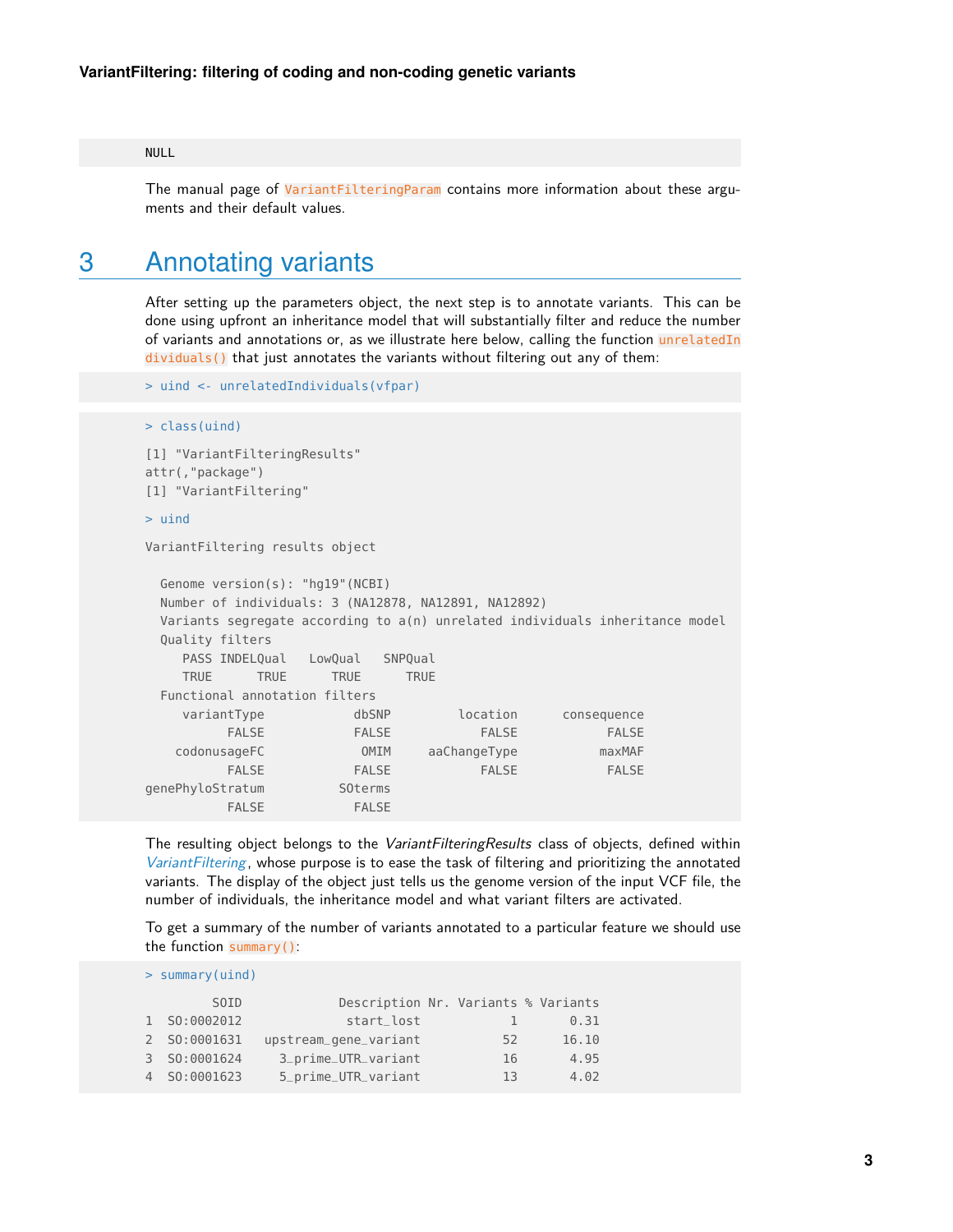|             | 5 S0:0001589  | frameshift_variant                   |     | 0.31  |
|-------------|---------------|--------------------------------------|-----|-------|
| 6           | S0:0001587    | stop_gained                          | 2   | 0.62  |
| $7^{\circ}$ | S0:0001583    | missense_variant                     | 16  | 4.95  |
| 8           | S0:0001575    | splice_donor_variant                 | 3   | 0.93  |
|             |               | 9 S0:0001574 splice_acceptor_variant | 6   | 1.86  |
|             | 10 SO:0001627 | intron_variant                       | 259 | 80.19 |
|             | 11 SO:0001819 | synonymous_variant                   | 16  | 4.95  |

The default setting of the summary() function is to provide feature annotations in terms of Sequence Ontology (SO) terms. The reported number of variants refer to the number of different variants in the input VCF file annotated to the feature while the percentage of variants refers to the fraction of this number over the total number of different variants in the input VCF file.

We can also obtain a summary based on the Bioconductor feature annotations provided by the functions locateVariants() and predictCoding() from the [VariantAnnotation](http://bioconductor.org/packages/VariantAnnotation) package, as follows:

|                | > summary(uind, method="bioc") |                |                                |
|----------------|--------------------------------|----------------|--------------------------------|
|                |                                |                | BIOCID Nr. Variants % Variants |
| $\overline{2}$ | intron                         | 259            | 80.19                          |
| 3              | fiveUTR                        | 13             | 4.02                           |
| $\overline{4}$ | threeUTR                       | 16             | 4.95                           |
| 5              | coding                         | 35             | 10.84                          |
| $\overline{7}$ | promoter                       | 52             | 16.10                          |
| 8              | fiveSpliceSite                 | 3              | 0.93                           |
| 9              | threeSpliceSite                | 6              | 1.86                           |
| 10             | frameshift                     | $\mathbf{1}$   | 0.31                           |
| 11             | nonsense                       | $\overline{2}$ | 0.62                           |
| 12             | nonsynonymous                  | 16             | 4.95                           |
| 13             | synonymous                     | 16             | 4.95                           |
|                |                                |                |                                |

Since SO terms are organized hierarchically, we can use this structure to aggregate feature annotations into more coarse-grained SO terms using the argument method="SOfull":

```
> uindSO <- summary(uind, method="SOfull")
```

```
> uindSO
```

|                |               | SOID Level     | Description Nr. Variants % Variants |                |       |
|----------------|---------------|----------------|-------------------------------------|----------------|-------|
| $\mathbf{1}$   | S0:0002012    | 9              | start lost                          |                | 0.31  |
| $\mathcal{P}$  | SO:0001582    | 8              | initiator_codon_variant             | 1              | 0.31  |
| 3              | SO:0001819    | 8              | synonymous_variant                  | 16             | 4.95  |
| $\overline{4}$ | SO:0001631    | 5              | upstream_gene_variant               | 52             | 16.10 |
| 5              | SO:0001628    | $\overline{4}$ | intergenic_variant                  | 52             | 16.10 |
| 6              | SO:0001624    | 8              | 3_prime_UTR_variant                 | 16             | 4.95  |
| $\overline{7}$ | SO:0001623    | 8              | 5_prime_UTR_variant                 | 13             | 4.02  |
| 8              | SO:0001622    | $\overline{7}$ | UTR variant                         | 29             | 8.98  |
| 9              | S0:0001589    | 9              | frameshift variant                  | 1              | 0.31  |
|                | 10 SO:0001587 | 5              | stop_gained                         | $\mathcal{P}$  | 0.62  |
|                | 11 SO:0001906 | $\overline{4}$ | feature truncation                  | $\overline{2}$ | 0.62  |
|                | 12 SO:0001583 | 11             | missense_variant                    | 16             | 4.95  |
|                | 13 SO:0001992 | 10             | nonsynonymous_variant               | 18             | 5.57  |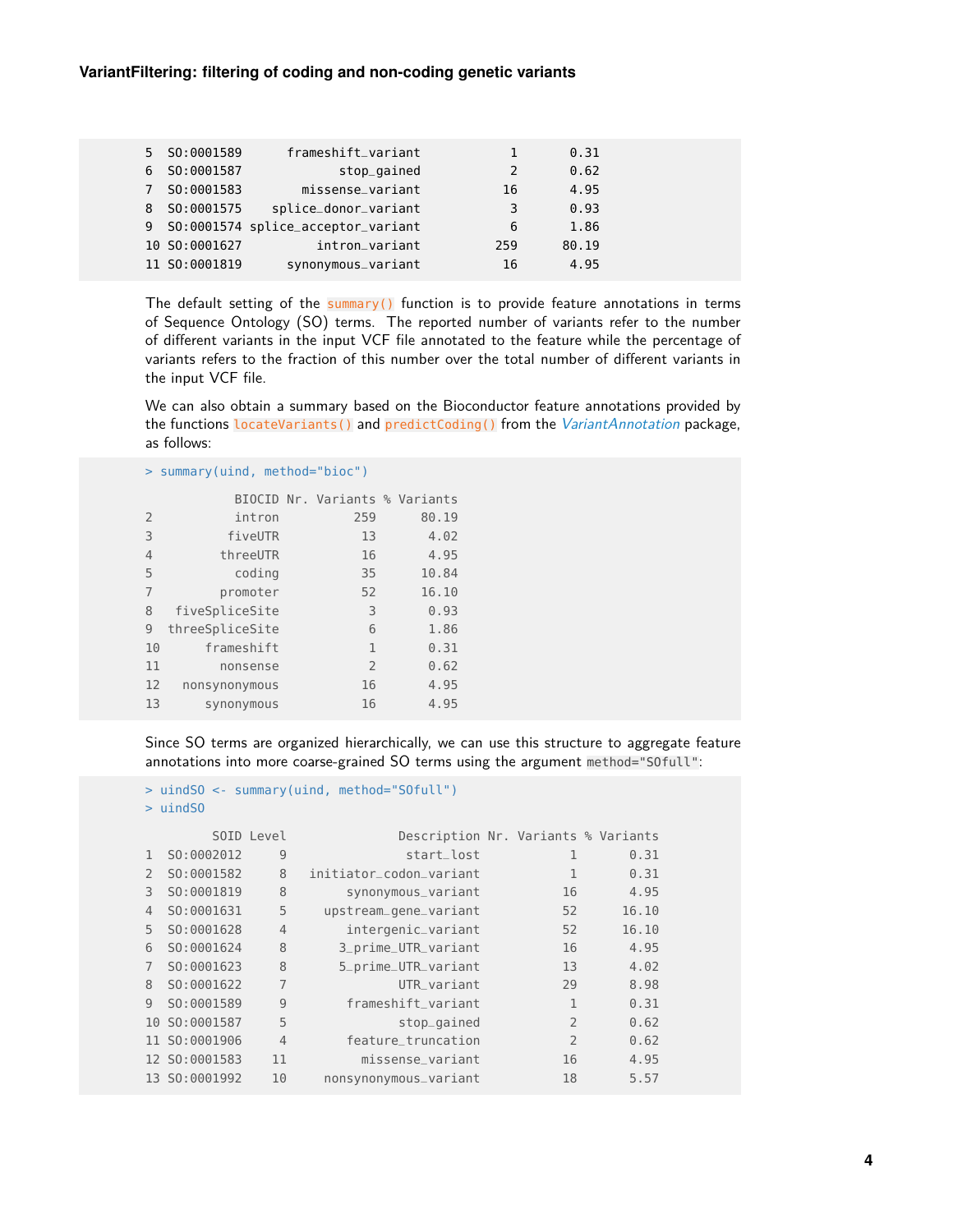|    | 14 SO:0001650 | 9              | inframe variant           | 18  | 5.57   |  |
|----|---------------|----------------|---------------------------|-----|--------|--|
|    | 15 SO:0001818 | 8              | protein_altering_variant  | 19  | 5.88   |  |
| 16 | S0:0001580    | 7              | coding_sequence_variant   | 35  | 10.84  |  |
| 17 | SO:0001968    | 6              | coding_transcript_variant | 55  | 17.03  |  |
|    | 18 SO:0001791 | 6              | exon variant              | 55  | 17.03  |  |
|    | 19 SO:0001575 | 8              | splice_donor_variant      | 3   | 0.93   |  |
|    | 20 SO:0001574 | 8              | splice_acceptor_variant   | 6   | 1.86   |  |
|    | 21 SO:0001629 | 7              | splice_site_variant       | 9   | 2.79   |  |
|    | 22 SO:0001627 | 6              | intron_variant            | 261 | 80.80  |  |
|    | 23 SO:0001568 | 6              | splicing_variant          | 9   | 2.79   |  |
|    | 24 SO:0001576 | 5              | transcript_variant        | 303 | 93.81  |  |
|    | 25 SO:0001564 | $\overline{4}$ | gene_variant              | 303 | 93.81  |  |
|    | 26 SO:0001878 | 3              | feature_variant           | 323 | 100.00 |  |
| 27 | S0:0001537    | $\overline{2}$ | structural variant        | 323 | 100.00 |  |
|    | 28 SO:0001060 | 1              | sequence_variant          | 323 | 100.00 |  |
| 29 | S0:0002072    | $\Theta$       | sequence_comparison       | 323 | 100.00 |  |

Here the Level column refers to the shortest-path distance to the most general SO term sequence\_variant within the SO ayclic digraph. We can use this level value to interrogate the annotations on a specific granularity:

> uindSO[uindSO\$Level == 6, ]

|               | SOID Level | Description Nr. Variants % Variants |     |       |
|---------------|------------|-------------------------------------|-----|-------|
| 17 SO:0001968 |            | 6 coding_transcript_variant         | 55  | 17.03 |
| 18 SO:0001791 | 6          | exon_variant                        | 55  | 17.03 |
| 22 SO:0001627 | 6          | intron_variant                      | 261 | 80.80 |
| 23 SO:0001568 | 6          | splicing_variant                    | q   | 2.79  |

Variants are stored internally in a *VRanges* object. We can retrieve the variants as a *Vranges* object with the function allVariants():

```
> allVariants(uind)
```
VRangesList of length 3 names(3): NA12878 NA12891 NA12892

This function in fact returns a *VRangesList* object with one element per sample by default. We can change the grouping of variants with the argument groupBy specifying the annotation column we want to use to group variants. If the specified column does not exist, then it will return a single VRanges object with all annotated variants.

Using the following code we can obtain a graphical display of a variant, including the aligned reads and the running coverage, to have a visual representation of its support. For this purpose we need to have the BAM files used to perform the variant calling. In this case we are using toy BAM files stored along with the [VariantFiltering](http://bioconductor.org/packages/VariantFiltering) package, which for practical reasons only include a tiny subset of the aligned reads.

```
> path2bams <- file.path(system.file("extdata", package="VariantFiltering"),
                       paste0(samples(uind), ".subset.bam"))
> bv <- BamViews(bamPaths=path2bams,
+ bamSamples=DataFrame(row.names=samples(uind)))
> bamFiles(uind) <- bv
```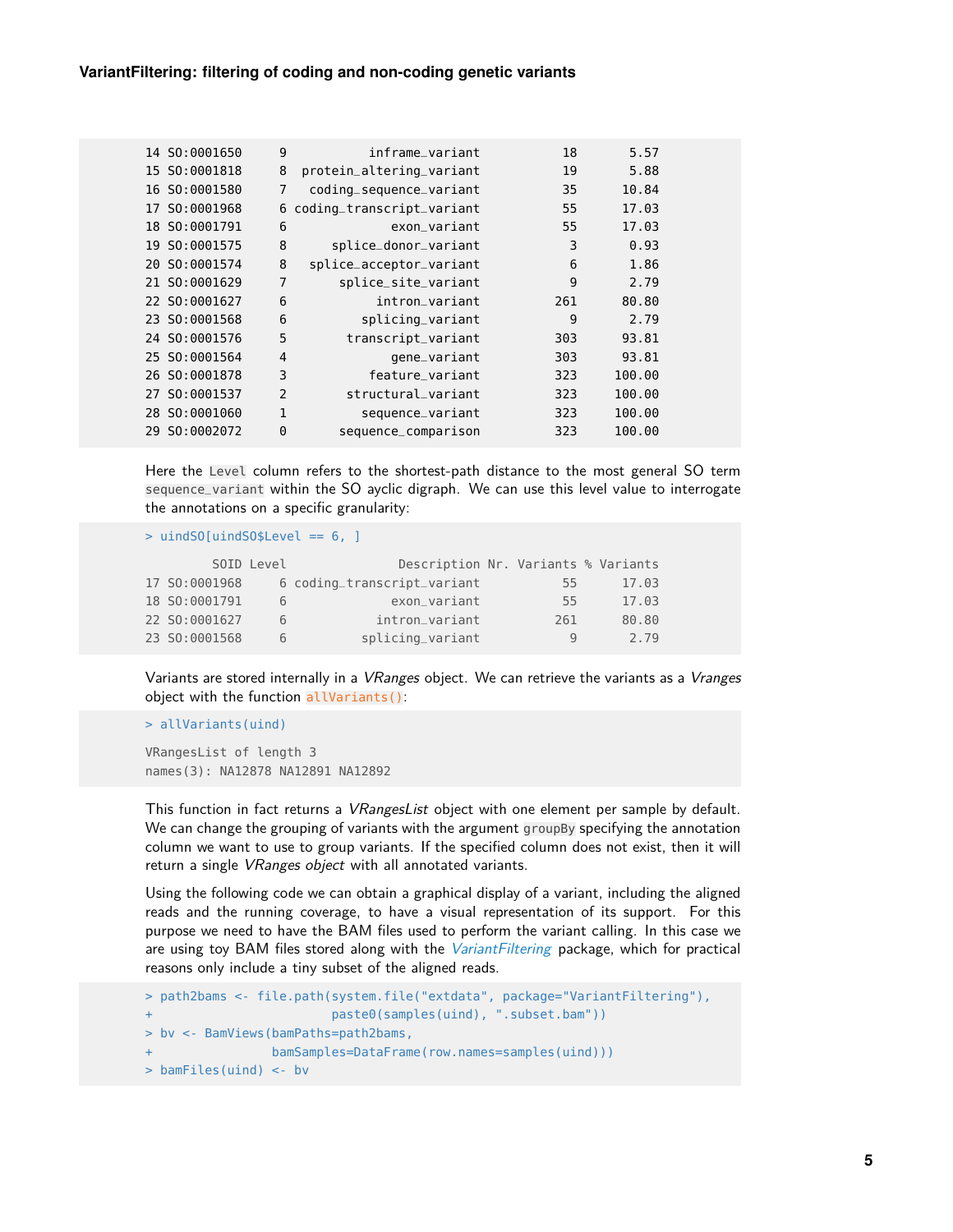```
> bamFiles(uind)
BamViews dim: 0 ranges x 3 samples
names: NA12878 NA12891 NA12892
detail: use bamPaths(), bamSamples(), bamRanges(), ...
```
> plot(uind, what="rs6130959", sampleName="NA12892")



**Figure 1: Browser-like display of a variant**

### 4 Filters and cutoffs

In the case of having run the unrelatedIndividuals() annotation function we can filter variants by restricting the samples involved in the analysis, as follows:

```
> samples(uind)
[1] "NA12878" "NA12891" "NA12892"
> samples(uind) <- c("NA12891", "NA12892")
> uind
VariantFiltering results object
 Genome version(s): "hg19"(NCBI)
 Number of individuals: 2 (NA12891, NA12892)
 Variants segregate according to a(n) unrelated individuals inheritance model
 Quality filters
    PASS INDELQual LowQual SNPQual
    TRUE TRUE TRUE TRUE
 Functional annotation filters
    variantType dbSNP location consequence
         FALSE FALSE FALSE FALSE
   codonusageFC OMIM aaChangeType maxMAF
         FALSE FALSE FALSE FALSE
```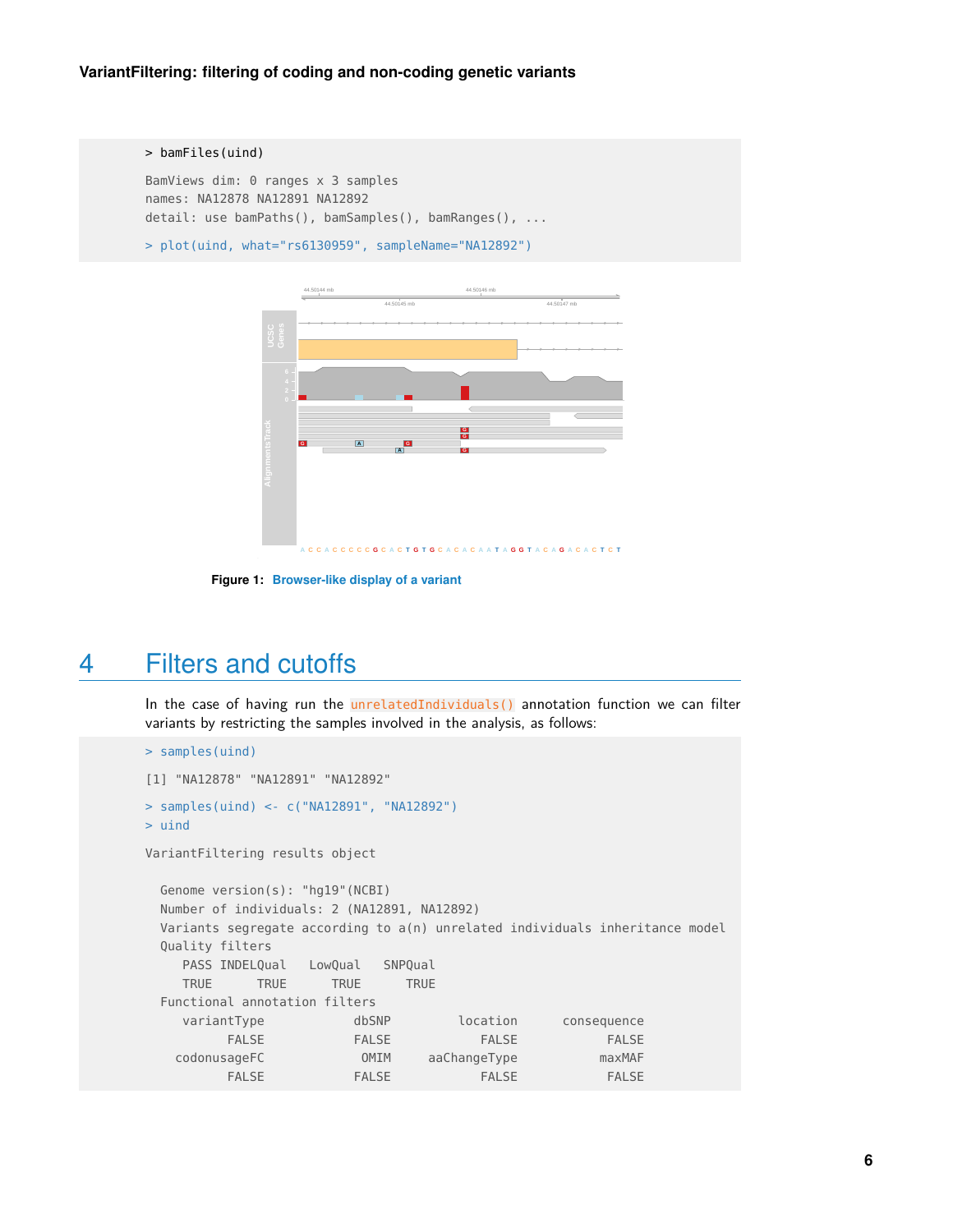| genePhyloStratum<br><b>FALSE</b>                                                           |   | <b>SOterms</b><br><b>FALSE</b>      |     |       |  |  |  |  |  |
|--------------------------------------------------------------------------------------------|---|-------------------------------------|-----|-------|--|--|--|--|--|
| > uindS02sam <- summary(uind, method="S0full")<br>$>$ uindS02sam[uindS02sam\$Level == 6, ] |   |                                     |     |       |  |  |  |  |  |
| SOID Level                                                                                 |   | Description Nr. Variants % Variants |     |       |  |  |  |  |  |
| 17 SO:0001968                                                                              |   | 6 coding_transcript_variant         | 50  | 17.18 |  |  |  |  |  |
| 18 SO:0001791                                                                              | 6 | exon_variant                        | 50  | 17.18 |  |  |  |  |  |
| 22 SO:0001627                                                                              | 6 | intron variant                      | 233 | 80.07 |  |  |  |  |  |
| 23 SO:0001568                                                                              | 6 | splicing_variant                    |     | 2.41  |  |  |  |  |  |

As we can see, restricting the samples for filtering variants results in fewer variants. We can set the original samples back with the function resetSamples():

```
> uind <- resetSamples(uind)
> uind
VariantFiltering results object
 Genome version(s): "hg19"(NCBI)
 Number of individuals: 3 (NA12878, NA12891, NA12892)
 Variants segregate according to a(n) unrelated individuals inheritance model
 Quality filters
   PASS INDELQual LowQual SNPQual
   TRUE TRUE TRUE TRUE
 Functional annotation filters
   variantType dbSNP location consequence
        FALSE FALSE FALSE FALSE
   codonusageFC OMIM aaChangeType maxMAF
        FALSE FALSE FALSE FALSE
genePhyloStratum SOterms
        FALSE FALSE
```
The rest of the filtering operations we can perform on a VariantFilteringResults objects are implemented through the FilterRules class which implements a general mechanism for generating logical masks to filter vector-like objects; consult its manual page at the *[IRanges](http://bioconductor.org/packages/IRanges)* package for full technical details.

The *[Variantfiltering](http://bioconductor.org/packages/Variantfiltering)* package provides a number of default filters, which can be extended by the user. To see which are these filters we just have to use the filters() function:

> filters(uind)

```
FilterRules of length 15
names(15): PASS INDELQual LowQual SNPQual ... maxMAF genePhyloStratum SOterms
```
Filters may be active or inactive. Only active filters will participate in the filtering process when we interrogate for variants. To know what filters are active we should use the active() function as follows:

| $>$ active(filters(uind)) |           |         |         |  |  |  |  |  |  |
|---------------------------|-----------|---------|---------|--|--|--|--|--|--|
| <b>PASS</b>               | INDELOual | LowOual | SNPOual |  |  |  |  |  |  |
| TRUE                      | TRUE      | TRUE    | TRUE    |  |  |  |  |  |  |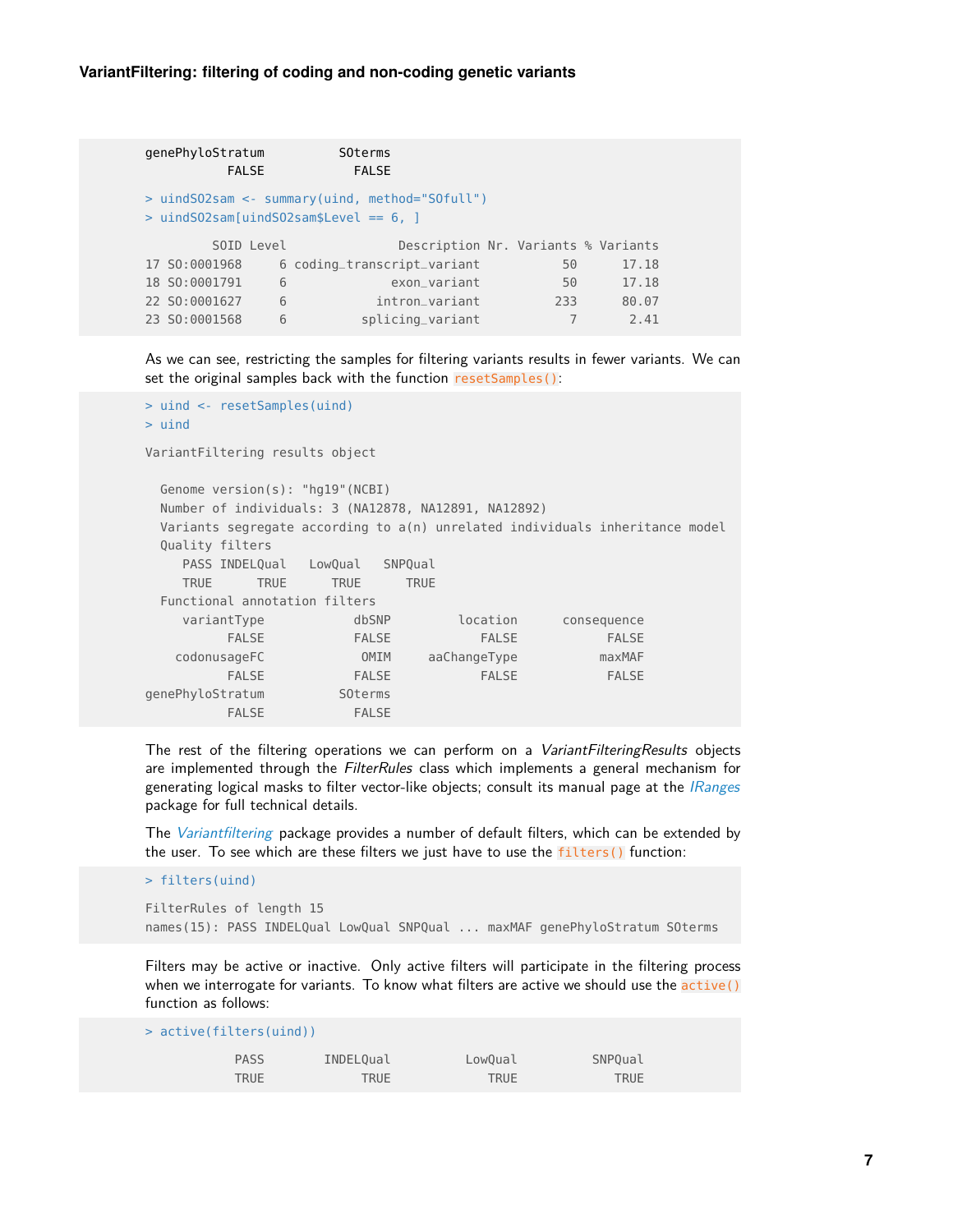| variantType  | dbSNP                   | location       | consequence  |  |
|--------------|-------------------------|----------------|--------------|--|
| <b>FALSE</b> | <b>FALSE</b>            | <b>FALSE</b>   | <b>FALSE</b> |  |
| codonusageFC | OMIM                    | aaChangeType   | maxMAF       |  |
| <b>FALSE</b> | <b>FALSE</b>            | <b>FALSE</b>   | <b>FALSE</b> |  |
|              | maxMAF genePhyloStratum | <b>SOterms</b> |              |  |
| <b>FALSE</b> | <b>FALSE</b>            | <b>FALSE</b>   |              |  |

By default, all filters are always inactive. To activate all of them, we can simply type:

```
> active(filters(uind)) <- TRUE
> active(filters(uind))
        PASS INDELQual LowQual SNPQual
       TRUE TRUE TRUE TRUE TRUE TRUE
   variantType dbSNP location consequence
       TRUE TRUE TRUE TRUE TRUE TRUE
  codonusageFC OMIM aaChangeType maxMAF
       TRUE TRUE TRUE TRUE TRUE
      maxMAF genePhyloStratum SOterms
       TRUE TRUE TRUE TRUE
> summary(uind)
     SOID Description Nr. Variants % Variants
1 SO:0001631 upstream_gene_variant 1 7.1
2 SO:0001624 3_prime_UTR_variant 1 7.1
3 SO:0001623 5_prime_UTR_variant 3 21.4
4 SO:0001575 splice_donor_variant 1 7.1
```
To deactivate all of them back and selectively activate one of them, we should use the bracket [] notation, as follows:

```
> active(filters(uind)) <- FALSE
> active(filters(uind))["dbSNP"] <- TRUE
> summary(uind)
      SOID Description Nr. Variants % Variants
1 SO:0002012 start_lost 1 0.28
2 SO:0001631 upstream_gene_variant 55 15.15
3 SO:0001624 3_prime_UTR_variant 16 4.41
4 SO:0001623 5_prime_UTR_variant 11 3.03
5 SO:0001587 stop_gained 2 0.55
6 SO:0001583 missense_variant 18 4.96
7 SO:0001575 splice_donor_variant 3 0.83
8 SO:0001574 splice_acceptor_variant 6 1.65
9 SO:0001627 intron_variant 296 81.54
10 SO:0001819 synonymous_variant 16 4.41
```
5 SO:0001627 intron\_variant 2 14.3 6 SO:0001819 synonymous\_variant 14 100.0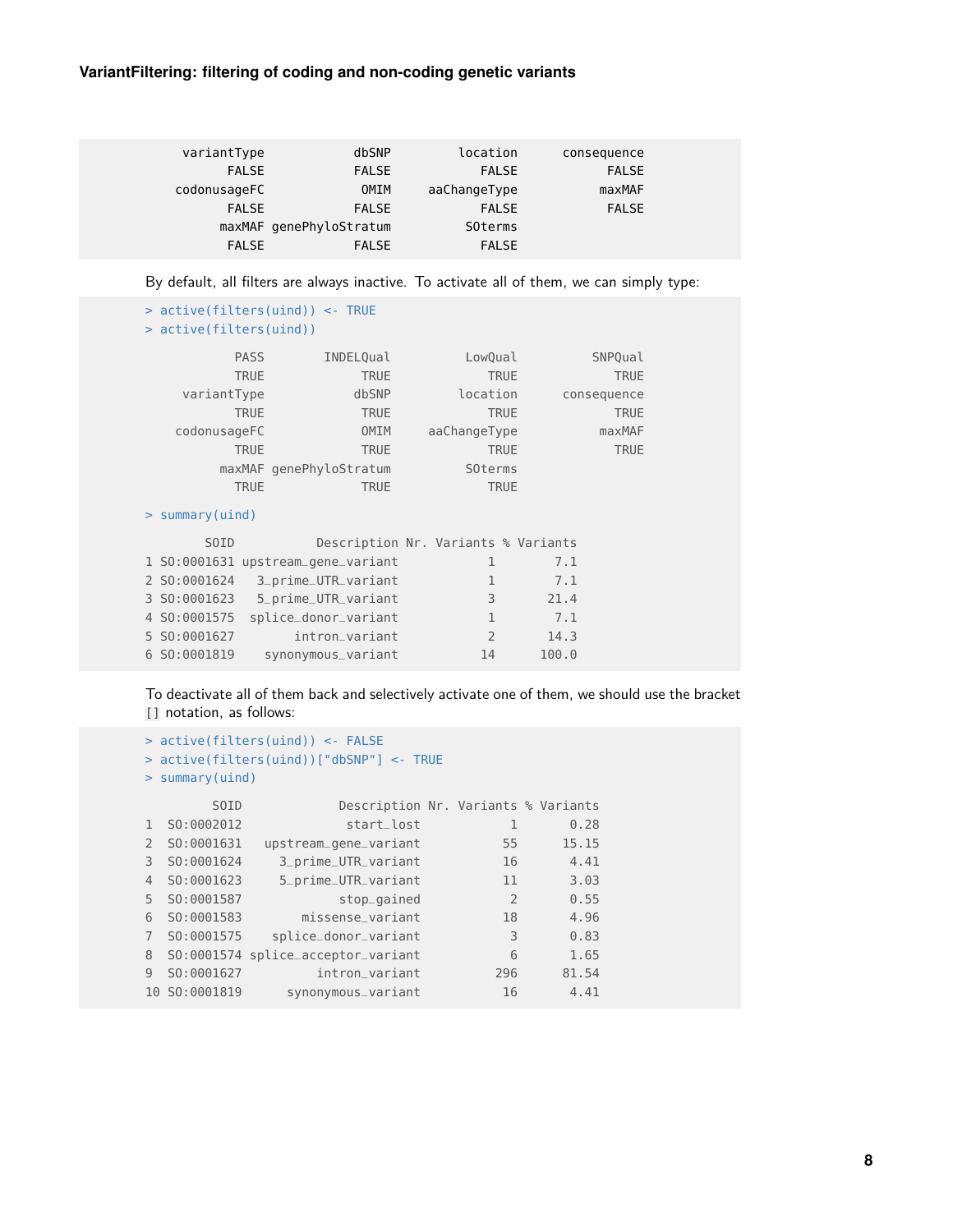The previous filter just selects variants with an annotated dbSNP identifier. However, other filters may require cutoff values to decide what variants pass the filter. To set those values we can use the function cutoffs(). For instance, in the case of the SOterms filter, we should use set the cutoff values to select variants annotated to specific SO terms. Here we select, for instance, those annotated in UTR regions:

```
> change(cutoffs(uind), "SOterms") <- "UTR_variant"
> active(filters(uind))["SOterms"] <- TRUE
> summary(uind)
[1] SOID Description Nr. Variants % Variants
<0 rows> (or 0-length row.names)
> summary(uind, method="SOfull")
      SOID Level Description Nr. Variants % Variants
1 SO:0001624 8 3_prime_UTR_variant 16 59
2 SO:0001623 8 5_prime_UTR_variant 11 41
3 SO:0001622 7 UTR_variant 27 100
4 SO:0001968 6 coding_transcript_variant 27 100
5 SO:0001791 6 exon_variant 27 100
6 SO:0001576 5 transcript_variant 27 100
7 SO:0001564 4 gene_variant 27 100
8 SO:0001878 3 feature_variant 27 100
9 SO:0001537 2 structural_variant 27 100
10 SO:0001060 1 sequence_variant 27 100
11 SO:0002072 0 sequence_comparison 27 100
```
Note that the first call to summary() did not report any variant since there are no variants annotated to the SO term UTR\_variant. However, when using the argument method="S0full", all variants annotated to more specific SO terms in the hierarchy will be reported.

The methods filters() and cutoffs() can be employed to extend the filtering functionality. Here we show a simple example in which we add a filter to detect the loss of the codon that initiates translation. This constitutes already a feature annotated by [VariantFiltering](http://bioconductor.org/packages/VariantFiltering) so that we can verify that it works:

```
> startLost <- function(x) {
+ mask <- start(allVariants(x, groupBy="nothing")$CDSLOC) == 1 &
+ as.character(allVariants(x, groupBy="nothing")$REFCODON) == "ATG" &
+ as.character(allVariants(x, groupBy="nothing")$VARCODON) != "ATG"
+ mask
+ }
> filters(uind)$startLost <- startLost
> active(filters(uind)) <- FALSE
> active(filters(uind))["startLost"] <- TRUE
> active(filters(uind))
         PASS INDELQual LowQual SNPQual
        FALSE FALSE FALSE FALSE
   variantType dbSNP location consequence
        FALSE FALSE FALSE FALSE
   codonusageFC OMIM aaChangeType maxMAF
        FALSE FALSE FALSE FALSE
       maxMAF genePhyloStratum SOterms startLost
```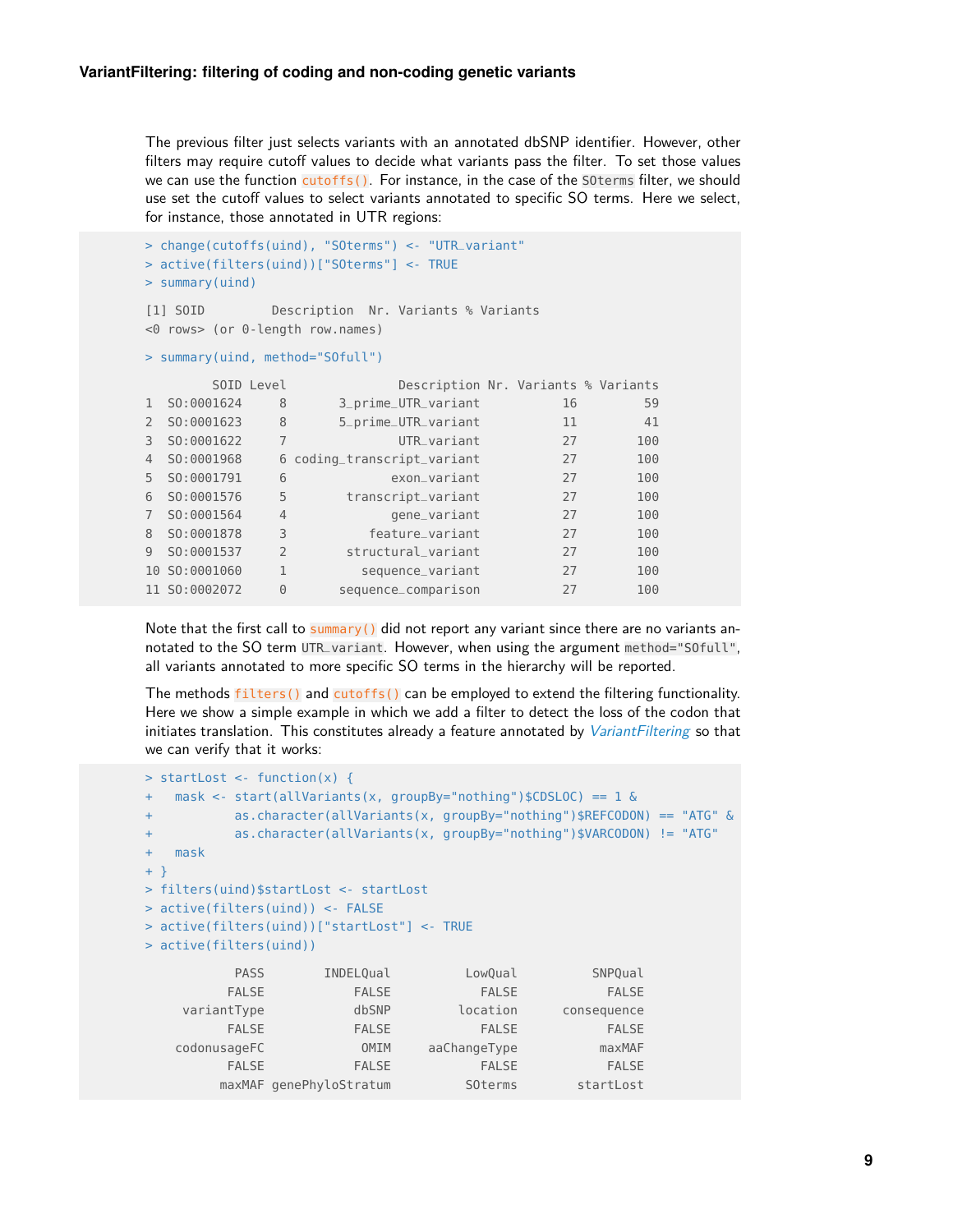|                    | <b>FALSE</b><br><b>FALSE</b>        | <b>FALSE</b> |     | <b>TRUE</b> |  |
|--------------------|-------------------------------------|--------------|-----|-------------|--|
| $>$ summary (uind) |                                     |              |     |             |  |
| SOID               | Description Nr. Variants % Variants |              |     |             |  |
| 1 SO:0002012       | start lost                          |              | 100 |             |  |
|                    | 2 S0:0001631 upstream_gene_variant  |              | 100 |             |  |
| 3 S0:0001623       | 5_prime_UTR_variant                 |              | 100 |             |  |
| 4 SO:0001583       | missense variant                    |              | 100 |             |  |
| 5 SO:0001575       | splice_donor_variant                |              | 100 |             |  |
| 6 SO:0001627       | intron variant                      |              | 100 |             |  |

As we can see, our filter works as expected and selects the only variant which was annotated with the SO term start\_lost. Note that there is also an additional annotation indicating this variant belongs to an UTR region resulting from an alternative CDS.

Properly updating cutoff values may be problematic if we do not know how exactly are they employed by the corresponding filters. To facilitate setting the right cutoff values we use the change() method and we illustrate it on the filter of minor allele frequency (MAF) values:

```
> active(filters(uind)) <- FALSE
> active(filters(uind))["maxMAF"] <- TRUE
> cutoffs(uind)$maxMAF
CutoffsList of length 2
names(2): popmask maxvalue
> cutoffs(uind)$maxMAF$popmask
   AFKGp1 AFR_AFKGp1 AMR_AFKGp1 ASN_AFKGp1 EUR_AFKGp1
     TRUE TRUE TRUE TRUE TRUE
> cutoffs(uind)$maxMAF$maxvalue
[1] 0.5
> change(cutoffs(uind)$maxMAF, "popmask") <- FALSE
> cutoffs(uind)$maxMAF$popmask
   AFKGp1 AFR_AFKGp1 AMR_AFKGp1 ASN_AFKGp1 EUR_AFKGp1
    FALSE FALSE FALSE FALSE FALSE
> change(cutoffs(uind)$maxMAF, "popmask") <- c(AFKGp1=TRUE)
> cutoffs(uind)$maxMAF$popmask
   AFKGp1 AFR_AFKGp1 AMR_AFKGp1 ASN_AFKGp1 EUR_AFKGp1
     TRUE FALSE FALSE FALSE FALSE
> change(cutoffs(uind)$maxMAF, "maxvalue") <- 0.01
> summary(uind)
      SOID Description Nr. Variants % Variants
1 SO:0001631 upstream_gene_variant 23 18.4
2 SO:0001624 3_prime_UTR_variant 3 2.4
3 SO:0001623 5_prime_UTR_variant 5 4.0
4 SO:0001587 stop_gained 1 0.8
5 SO:0001583 missense_variant 6 4.8
6 SO:0001575 splice_donor_variant 1 0.8
```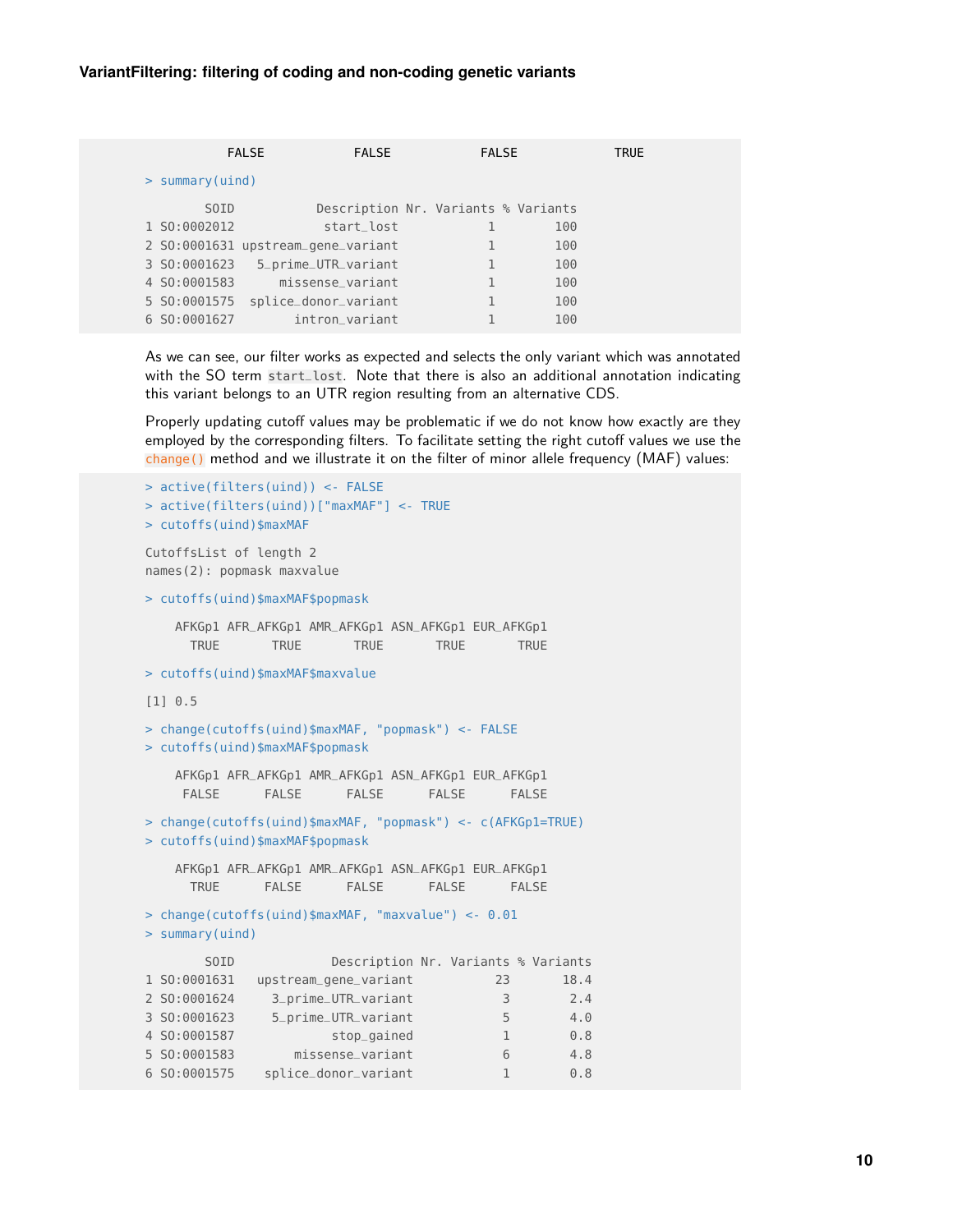|              | 7 SO:0001574 splice_acceptor_variant |              | 2.4  |  |
|--------------|--------------------------------------|--------------|------|--|
| 8 SO:0001627 | intron variant                       | 102          | 81.6 |  |
| 9 SO:0001819 | synonymous_variant                   | $\mathbf{A}$ | 3.2  |  |

In this case we selected variants with  $MAF < 0.01$  in the global population of the 1000 Genomes project. If we are interested in retrieving the actual set of filtered variants, we can do it using the function filteredVariants():

```
> filteredVariants(uind)
```

```
VRangesList of length 3
names(3): NA12878 NA12891 NA12892
```
To further understand how to manipulate Vranges and VRangesList objects, please consult the package [VariantAnnotation](http://bioconductor.org/packages/VariantAnnotation).

### 5 Inheritance models

We can filter upfront variants that do not segregate according to a given inheritance model. In such a case, we also need to provide a PED file at the time we build the parameter object, as follows:

```
> CEUped <- file.path(system.file("extdata", package="VariantFiltering"),
+ "CEUtrio.ped")
> param <- VariantFilteringParam(vcfFilenames=CEUvcf, pedFilename=CEUped)
```
Here we are using a PED file included in the *[VariantFiltering](http://bioconductor.org/packages/VariantFiltering)* package and specifying information about the CEU trio employed int his vignette.

To use an inherintance model we need to replace the previous call to unrelatedIndividuals() by one specific to the inheritance model. The [VariantFiltering](http://bioconductor.org/packages/VariantFiltering) package offers 5 possible ones:

#### • **Autosomal recessive inheritance analysis: Homozygous.**

Homozygous variants responsible for a recessive trait in the affected individuals can be identified calling the autosomalRecessiveHomozygous() function. This function selects homozygous variants that are present in all the affected individuals and occur in heterozygosity in the unaffected ones.

#### • **Autosomal recessive inheritance analysis: Heterozygous.**

To filter by this mode of inheritance, also known as compound heterozygous, we need two unaffected parents/ancestors and at least one affected descendant. Variants are filtered in five steps: 1. select heterozygous variants in one of the parents and homozygous in the other; 2. discard previously selected variants that are common between the two parents; 3. group variants by gene; 4. select those genes, and the variants that occur within them, which have two or more variants and there is at least one from each parent; 5. from the previously selected variants, discard those that do not occur in the affected descendants. This is implemented in the function autosomalRecessive Heterozygous().

#### • **Autosomal dominant inheritance analysis.**

The function autosomalDominant() identifies variants present in all the affected individual(s) discarding the ones that also occur in at least one of the unaffected subjects.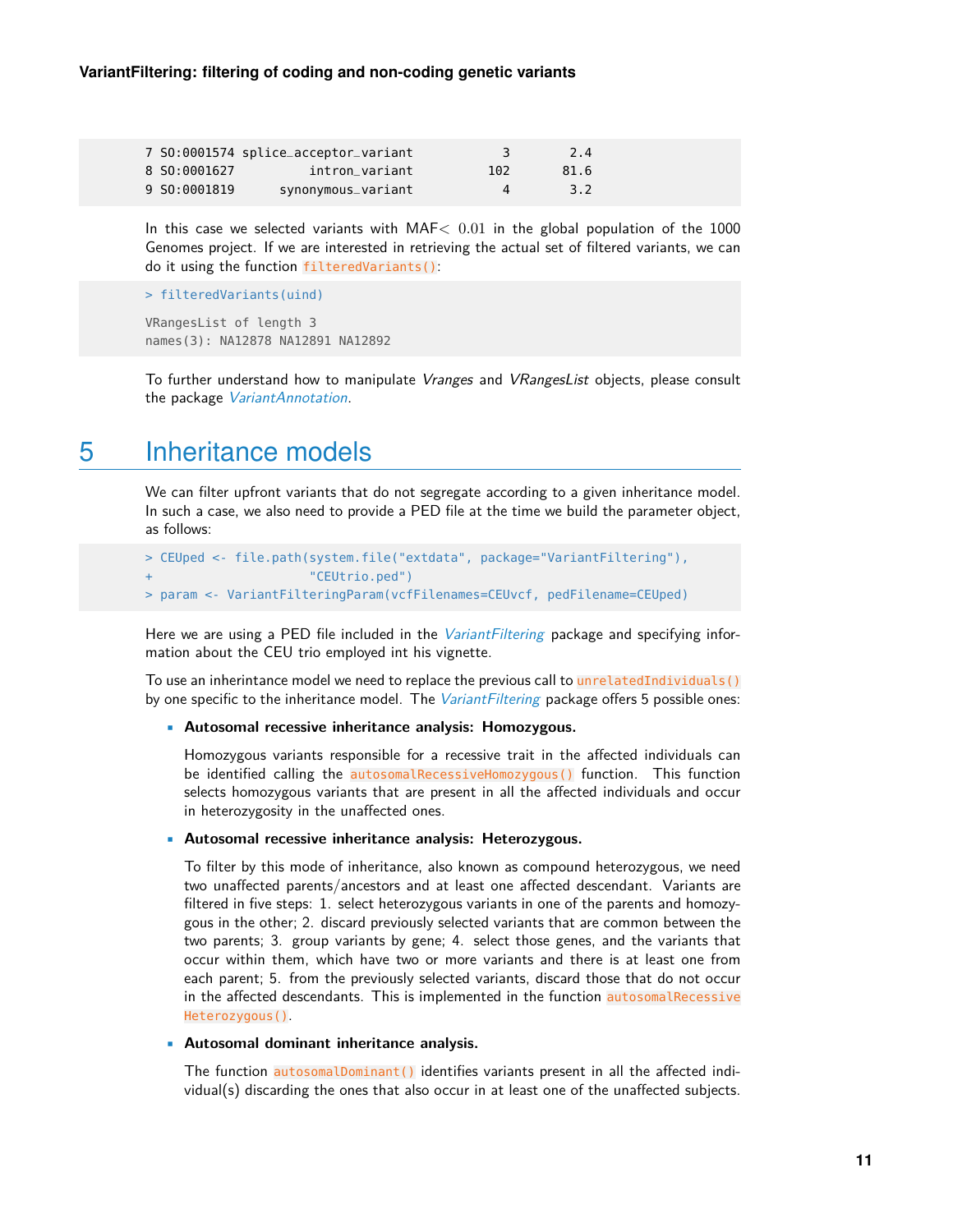#### • **X-Linked inheritance analysis.**

The function xLinked() identifies variants that appear only in the X chromosome of the unaffected females as heterozygous, don't appear in the unaffected males analyzed and finally are present (as homozygous) in the affected male(s). This function is currently restricted to affected males, and therefore, it cannot search for X-linked segregating variants affecting daughters.

#### • **De Novo variants analysis**

The function  $deNovo()$  searches for *de novo* variants which are present in one descendant and present in both parents/ancestors. It is currently restricted to a trio of individuals.

### 6 Create a report from the filtered variants

The function reportVariants() allows us to easily create a report from the filtered variants into a CSV or a TSV file as follows:

```
> reportVariants(uind, type="csv", file="uind.csv")
```
The default value on the type argument ("shiny") starts a shiny web app which allows one to interactively filter the variants, obtaining an udpated VariantFilteringResults object and downloading the filtered variants and the corresponding full reproducible R code, if necessary.

| 000<br>R/BioC VariantFiltering Web App $\frac{1}{x}$ +                                                                                                                                                                        |                                                     |             |          |
|-------------------------------------------------------------------------------------------------------------------------------------------------------------------------------------------------------------------------------|-----------------------------------------------------|-------------|----------|
| $($ $($ $)$ $($ $)$ 127.0.0.1:7558                                                                                                                                                                                            | $\triangledown$ C <sup>d</sup> $\bigcirc$ (Q Search | → 合 ☆ 自 4 4 | $\equiv$ |
| Most Visited " Getting Started Daily News: R- " Save to Mendeley<br>Altmetric it!                                                                                                                                             |                                                     |             |          |
| the company of the company of the company of the company of the company of the company of the company of the company of the company of the company of the company of the company of the company of the company of the company |                                                     |             |          |

#### R/BioC VariantFiltering Web App

| Restrict variants to the following consequences: |   | Genome      | Gene             | Transcript   | Protein                |                  | <b>MAF</b><br>Conservation<br>About |                      |                |  |
|--------------------------------------------------|---|-------------|------------------|--------------|------------------------|------------------|-------------------------------------|----------------------|----------------|--|
| Synonymous                                       |   | VarID       | <b>GENE</b>      | <b>HGVSp</b> | <b>CONSEQUENCE</b>     |                  | AAchange AAchangeType               | PolyPhen2            | <b>PROVEAN</b> |  |
| Nonsynonymous                                    |   | rs11699009  | BPIFB4           | p.527F>L     | nonsynonymous          | <b>F527L</b>     | Conservative                        | benian               | Neutral        |  |
| $\blacktriangleright$ Frameshift                 | 2 | rs2839223   | <b>PCNT</b>      | p.704G>E     | nonsynonymous          | <b>G704E</b>     | Radical                             | benign               | Neutral        |  |
| Monsense                                         | 3 | rs16989291  | SF <sub>11</sub> |              | p.306W>R nonsynonymous | <b>W306R</b>     | Radical                             | probably<br>damaging | Deleterious    |  |
| Not translated                                   |   | 4 rs79478   | <b>PARVG</b>     | p.130C > R   | nonsynonymous          | C130R            | Radical                             | <b>NA</b>            | Neutral        |  |
| Amino acid change type:                          |   | 5 rs3764880 | TLR8             | p.1M > V     | nonsynonymous          | M <sub>1</sub> V | Conservative                        | possibly damaging    | Neutral        |  |
| Any<br>$\checkmark$                              |   |             |                  |              |                        |                  |                                     |                      |                |  |
| & Download Variants<br><b>上 Generate Report</b>  |   |             |                  |              |                        |                  |                                     |                      |                |  |
| Save & Close                                     |   |             |                  |              |                        |                  |                                     |                      |                |  |

**Figure 2: Snapshot of the shiny web app run from VariantFiltering with the function reportVariants()** Some of the parameters has been filled for illustrative purposes.

# 7 Using the package with parallel execution

Functions in *[VariantFiltering](http://bioconductor.org/packages/VariantFiltering)* to annotate and filter variants leverage the functionality of the Bioconductor package [BiocParallel](http://bioconductor.org/packages/BiocParallel) to perform in parallel some of the tasks and calculations and reduce the overall execution time. These functions have an argument called BPPARAM that allows the user to control how this parallelism is exploited. In particular the user must give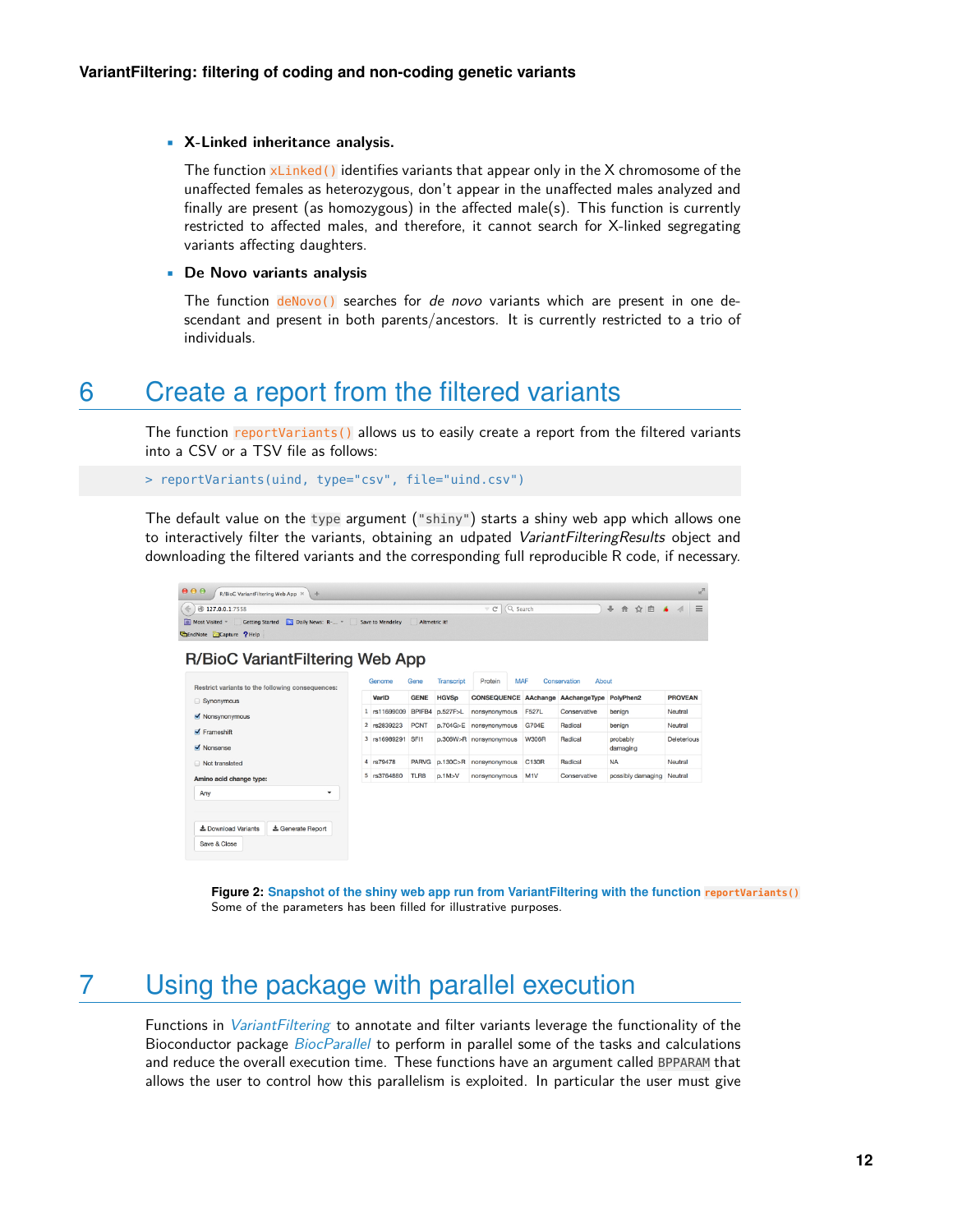as value to this argument the result from a call to the function bpparam(), which actually is its default behavior. Here below we modify that behavior to force a call being executed without parallelism. The interested reader should consult the help page of bpparam() and the vignette of the *[BiocParallel](http://bioconductor.org/packages/BiocParallel)* for further information.

## 8 Session information

> toLatex(sessionInfo())

- R version 4.2.0 RC (2022-04-19 r82224), x86\_64-pc-linux-gnu
- Locale: LC\_CTYPE=en\_US.UTF-8, LC\_NUMERIC=C, LC\_TIME=en\_GB, LC\_COLLATE=C, LC\_MONETARY=en\_US.UTF-8, LC\_MESSAGES=en\_US.UTF-8, LC\_PAPER=en\_US.UTF-8, LC\_NAME=C, LC\_ADDRESS=C, LC\_TELEPHONE=C, LC\_MEASUREMENT=en\_US.UTF-8, LC\_IDENTIFICATION=C
- Running under: Ubuntu 20.04.4 LTS
- Matrix products: default
- BLAS: /home/biocbuild/bbs-3.15-bioc/R/lib/libRblas.so
- LAPACK: /home/biocbuild/bbs-3.15-bioc/R/lib/libRlapack.so
- Base packages: base, datasets, grDevices, graphics, methods, stats, stats4, utils
- Other packages: AnnotationDbi 1.58.0, BSgenome 1.64.0, BSgenome.Hsapiens.1000genomes.hs37d5 0.99.1, Biobase 2.56.0, BiocGenerics 0.42.0, Biostrings 2.64.0, GenomeInfoDb 1.32.0, GenomicFeatures 1.48.0, GenomicRanges 1.48.0, GenomicScores 2.8.0, IRanges 2.30.0, MafDb.1Kgenomes.phase1.hs37d5 3.10.0, MatrixGenerics 1.8.0, PolyPhen.Hsapiens.dbSNP131 1.0.2, RSQLite 2.2.12, Rsamtools 2.12.0, S4Vectors 0.34.0, SIFT.Hsapiens.dbSNP137 1.0.0, SNPlocs.Hsapiens.dbSNP144.GRCh37 0.99.20, SummarizedExperiment 1.26.0, TxDb.Hsapiens.UCSC.hg19.knownGene 3.2.2, VariantAnnotation 1.42.0, VariantFiltering 1.32.0, XVector 0.36.0, matrixStats 0.62.0, org.Hs.eg.db 3.15.0, phastCons100way.UCSC.hg19 3.7.2, rtracklayer 1.56.0
- Loaded via a namespace (and not attached): AnnotationFilter 1.20.0, AnnotationHub 3.4.0, BiocFileCache 2.4.0, BiocIO 1.6.0, BiocManager 1.30.17, BiocParallel 1.30.0, BiocStyle 2.24.0, BiocVersion 3.15.2, DBI 1.1.2, DT 0.22, DelayedArray 0.22.0, Formula 1.2-4, GenomeInfoDbData 1.2.8, GenomicAlignments 1.32.0, Gviz 1.40.0, HDF5Array 1.24.0, Hmisc 4.7-0, KEGGREST 1.36.0, Matrix 1.4-1, ProtGenerics 1.28.0, R6 2.5.1, RBGL 1.72.0, RColorBrewer 1.1-3, RCurl 1.98-1.6, Rcpp 1.0.8.3, Rhdf5lib 1.18.0, XML 3.99-0.9, assertthat 0.2.1, backports 1.4.1, base64enc 0.1-3, biomaRt 2.52.0, biovizBase 1.44.0, bit 4.0.4, bit64 4.0.5, bitops 1.0-7, blob 1.2.3, cachem 1.0.6, checkmate 2.1.0, cli 3.3.0, cluster 2.1.3, colorspace 2.0-3, compiler 4.2.0, crayon 1.5.1, curl 4.3.2, data.table 1.14.2, dbplyr 2.1.1, dichromat 2.0-0, digest 0.6.29, dplyr 1.0.8, ellipsis 0.3.2, ensembldb 2.20.0, evaluate 0.15, fansi 1.0.3, fastmap 1.1.0, filelock 1.0.2, foreign 0.8-82, generics 0.1.2, ggplot2 3.3.5, glue 1.6.2, graph 1.74.0, grid 4.2.0, gridExtra 2.3, gtable 0.3.0, hms 1.1.1, htmlTable 2.4.0, htmltools 0.5.2, htmlwidgets 1.5.4, httpuv 1.6.5, httr 1.4.2, interactiveDisplayBase 1.34.0, jpeg 0.1-9, jsonlite 1.8.0, knitr 1.38, later 1.3.0,